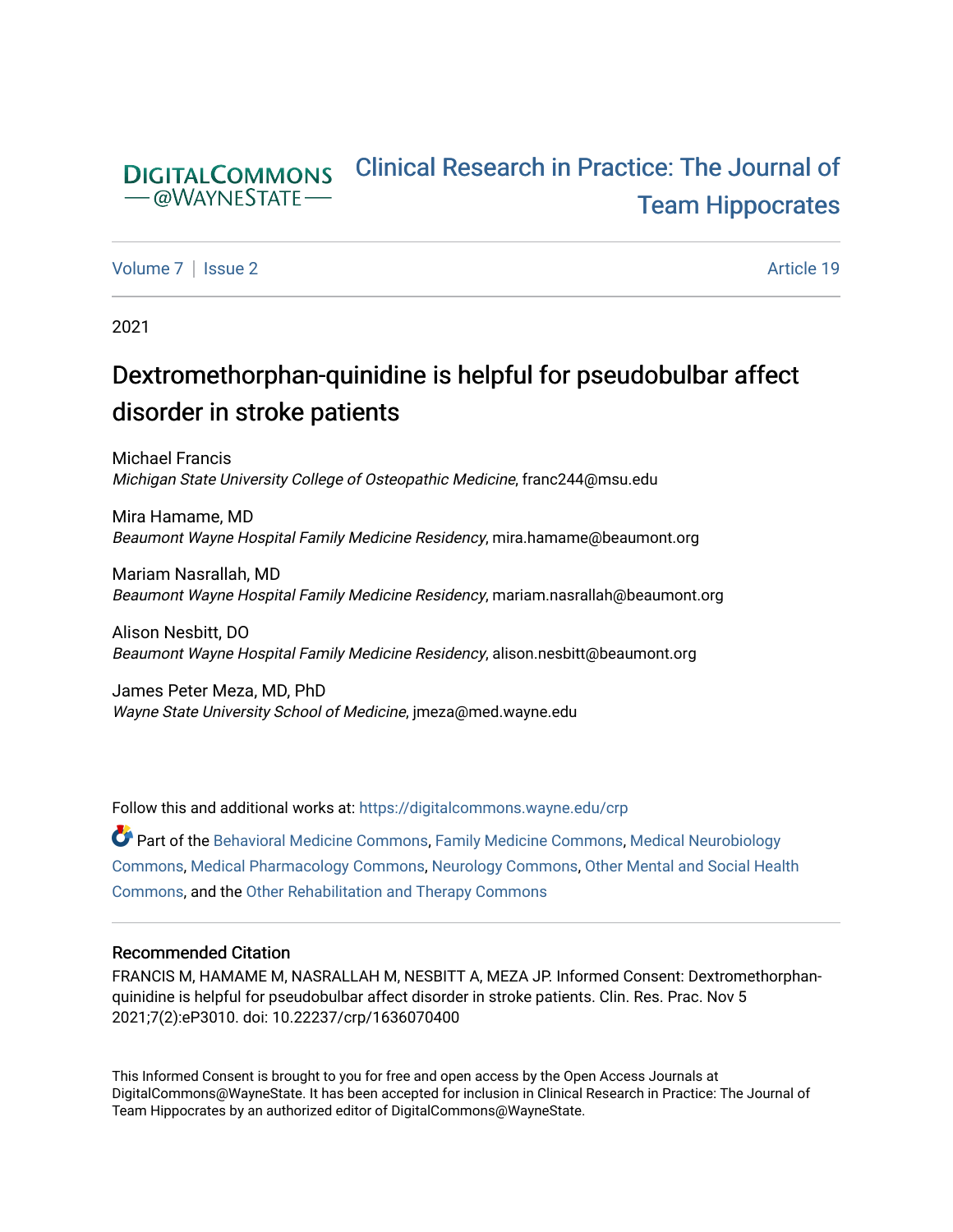# **INFORMED CONSENT: Dextromethorphan-quinidine is helpful for pseudobulbar affect disorder in stroke patients**

MICHAEL FRANCIS, Michigan State University College of Osteopathic Medicine, [franc244@msu.edu](mailto:franc244@msu.edu) MIRA HAMAME, MD, Beaumont Wayne Family Medicine Residency, [mira.hamame@beaumont.org](mailto:mira.hamame@beaumont.org) MARIAM NASRALLAH, MD, Beaumont Wayne Family Medicine Residency, [mariam.nasrallah@beaumont.org](mailto:mariam.nasrallah@beaumont.org) ALISON NESBITT, DO, Beaumont Wayne Family Medicine Residency, [alison.nesbitt@beaumont.org](mailto:alison.nesbitt@beaumont.org) JAMES P. MEZA, MD, PhD, Wayne State University School of Medicine, [jmeza@med.wayne.edu](mailto:jmeza@med.wayne.edu)

#### **ABSTRACT** An informed consent article using

Hammond FM, Alexander DN, Cutler AJ, et al. PRISM II: an open-label study to assess effectiveness of dextromethorphan/quinidine for pseudobulbar affect in patients with dementia, stroke or traumatic brain injury. *BMC Neurology*. 2016;16:89. <https://doi.org/10.1186/s12883-016-0609-0>

for a patient with pseudobulbar affect following stroke.

*Keywords*: *pseudobulbar affect, cerebral vascular accident, theory of the mind, mirror neurons, scales and measures*

#### **Clinical-Social Context**

Matthew Webb [pseudonym] is a 57-year-old man who presented with an acute stroke. The patient could make decisions when asked questions, give answers, and communicate through verbal utterances and body language. He consented to disclosing personal health information with his sister at the bedside and allowed us to interview her. His youngest sister, Lucile Harris [pseudonym], tells us her brother is incredibly strong-willed and communicative. That's why she told us she was shocked when interacting with him for the first time after this most recent stroke. Mr. Webb had two prior strokes, but through support from his wife, and mother, together with his sister, Ms. Harris said he was able to regain almost full function without neurological deficit. But now, he was nearly nonverbal, limited to 1-2 word phrases and head gestures, with weakness in all four limbs. Despite these profound changes, Ms. Harris said it was Mr. Webb's unprompted mood swings that unnerved her. She had never seen him lose control of his emotions, and certainly never imagined a scenario where she couldn't accurately discern even his basic feelings. This disruption of human cognition of understanding the intentionality of others is known as the theory of the mind. $1-3$ 

*MICHAEL FRANCIS is a fourth year medical student at Michigan State University College of Osteopathic Medicine. MIRA HAMAME, MD, is a second year resident and MARIAM NASRALLAH, MD, and ALISON NESBITT, DO, are first year residents at Beaumont Wayne Hospital Family Medicine Residency Program. JAMES P. MEZA, MD, PhD, is an Associate Professor of Family Medicine and Public Health Science at Wayne State University School of Medicine and the Director of Research at Beaumont Wayne Hospital Family Medicine Residency, and the Faculty Editor of this Journal.*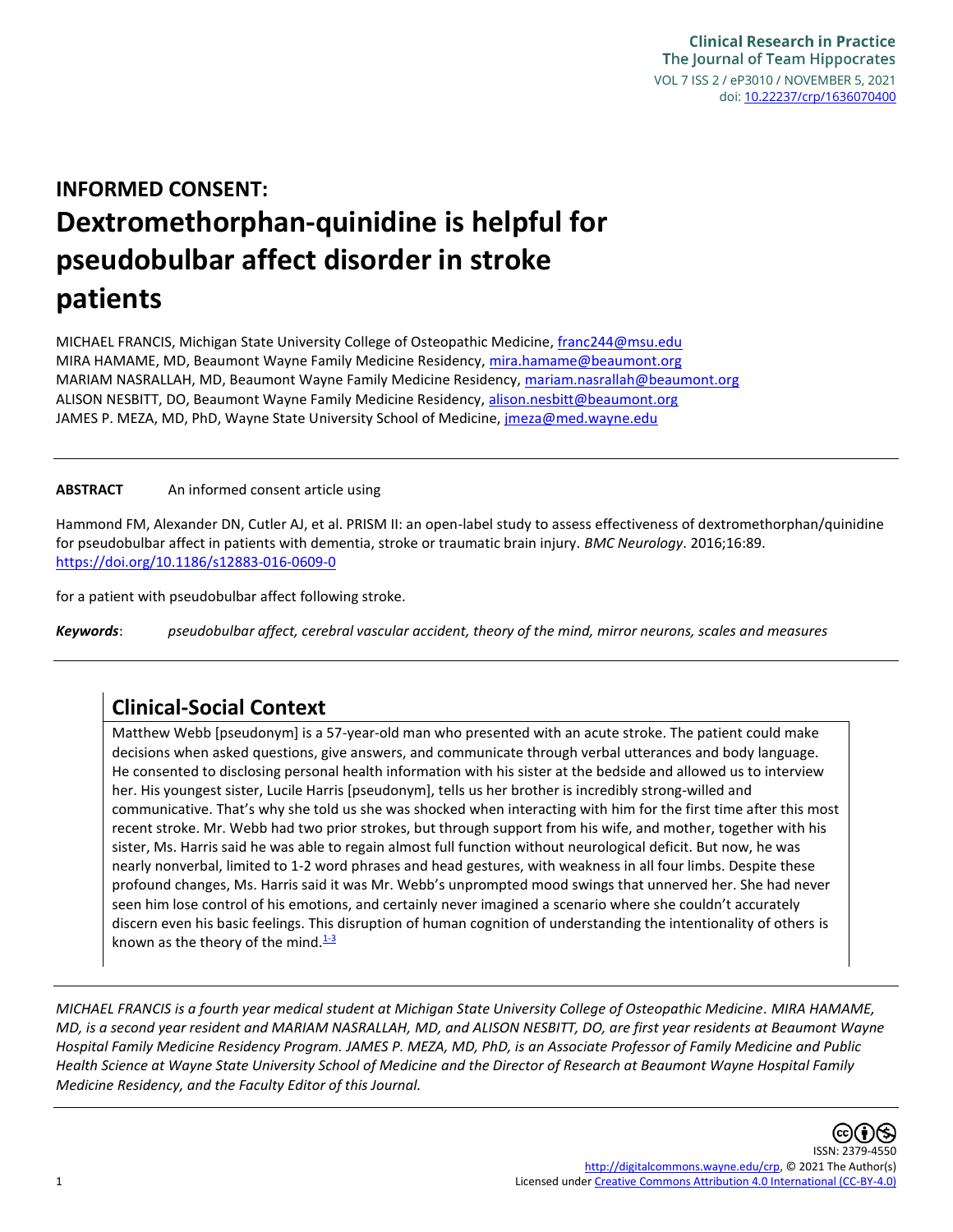This history was presented to the attending physician, and a discussion developed about the topic of Pseudobulbar Affect (PBA). Pseudobulbar Affect (PBA) is associated with neurological disorders or injury affecting the brain, and characterized by frequent, uncontrollable episodes of crying and/or laughing that are exaggerated or unrelated to the patient's emotional state. While the clinical team (other than the attending) had never personally seen the condition itself, a brief search of the clinical research showed there was a potential medical treatment for this condition. These clinical research trials used the Center for Neurologic Study-Lability Scale (CNS-LS) $4.5$  as the outcome measure for studies treating PBA. We downloaded and printed the scale so we could evaluate our patient within the context of the available clinical research.

When interviewing Mr. Webb, he was able to communicate his feelings and preferences, but not without three episodes of unprompted laughter. This unexpected social interaction was scary for the medical student. Each episode would last 3-4 seconds despite Mr. Webb's attempt to stifle them. When resolved, a grimace of pain would cross his face, followed by tears. He would have additional outbursts of intense crying, lasting only seconds, followed by the same grimace. Despite this, a wave of relief passed over his face as he completed the CNS-LS scale; the questions seemed to "read his mind." He fervently pointed at his scores in response to the questions, at one point grabbing the paper from the clinician to emphasize his symptoms were occurring "Most of the time." It seemed as if he was finally being heard. His CNS-LS scale score was 35 (scale range 7-35), indicating maximal symptomatology.

Ms. Harris arrived at the hospital and watched helplessly as her brother burst into laughter from a period of silence. She began telling us she had always been the one to take care of him but realizing now she could not. There wasn't any hesitation in her voice when she told us "Whatever needs to be done, I'm gonna do it," but at the same time said, "I don't know what to do—I need help." She described him as strong willed, family oriented, and previously in complete control over his emotions, which is why his current situation was such a shock for her.

Ms. Harris informed us that Mr. Webb's highest level of education was 12th grade, but that his emotional intelligence, especially regarding interpersonal relationships, flourished beyond that. He had not worked in some time due to arthritis in his back, but he was a former cook. During this conversation, Mr. Webb beamed, and though the sounds were incoherent, he spoke up at this point, clearly touting this skill. His desire to communicate remained intact.

The clinical care team had a discussion regarding his new diagnosis of PBA and future directions. Mr. Webb was trapped under a mask of false emotions. He has a strong support network with such a dedicated sibling, but she has her own life and difficulties as well. Ms. Harris tells us she also cares for her ill mother and her own four children, meaning any assistance we could provide Mr. Webb would be an enormous relief for caregiver stress. Treating Mr. Webb's neurological condition would make him feel more like himself, but it also has widespread implications on the network of lives around him.

During our initial purview of the clinical research literature, dextromethorphan-quinidine was suggested as a treatment for PBA. During this acute hospitalization, we needed to decide if this therapy was appropriate for our patient with a condition most of us had never seen.

# **Clinical Question**

Is dextromethorphan-quinidine helpful in the treatment of Pseudobulbar Affect Disorder secondary to cerebrovascular accident (CVA)?

# **Description of Related Literature**

Using PubMed, we used "Pseudobulbar Affect AND Therapy" as search terms and filtered with Clinical Trials, which resulted in nine articles returned. We reviewed titles and abstracts to screen for articles that could answer the clinical question. We found only one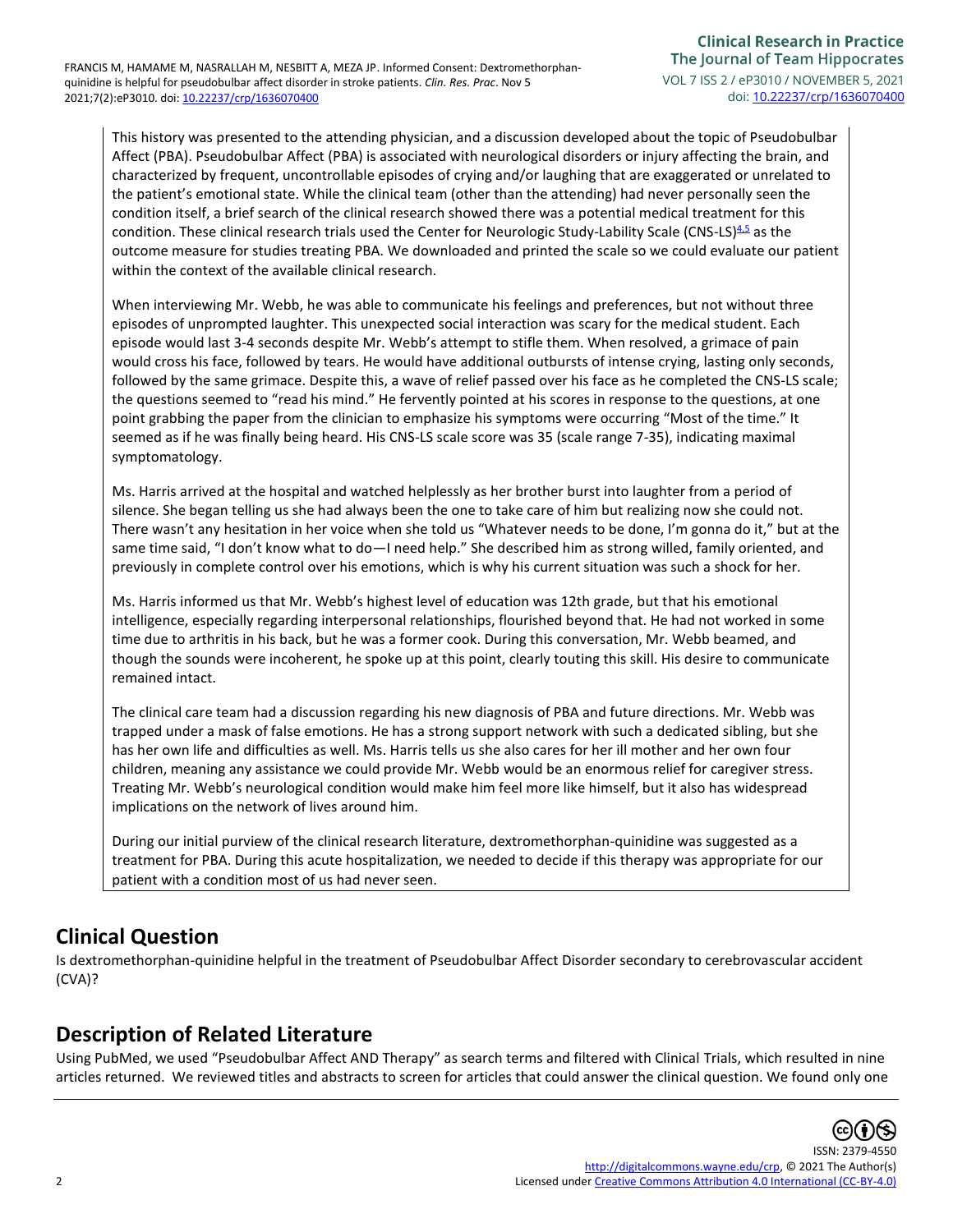article by Hammond, et. al. that pertained to treatment of PBA that included stroke patient[s.](#page-5-2)<sup>6</sup> A second trial by the same authors was a sub-group analysis of patients with traumatic brain injury. The Brooks trial was a randomized controlled trial that evaluated dextromethorphan/quinidine for the treatment of PBA in Amyotrophic Lateral Sclerosis patients, but did not include a placebo contro[l.](#page-5-3)<sup>7</sup> The Panitch trial was a randomized controlled trial that evaluated dextromethorphan/quinidine for the treatment of PBA in Multiple Sclerosis patients[.](#page-5-4)<sup>8</sup> One study described the safety of dextromethorphan/quinidine, but included only 51 patients with stroke and 502 patients with over 30 neurologic diseases.<sup>[9](#page-6-0)</sup> Treatment related adverse events averaged about 10% and included dizziness, headache, nausea, and other non-specific symptoms.<sup>[9](#page-6-0)</sup> Two articles reported open-label, three-week studies of healthy adults administered dextromethorphan-quinidine and paroxetine or memantine which measured pharmacokinetic outcomes.<sup>[10,11](#page-6-1)</sup> One article was completely off topic and not reviewed further.

Using PubMed, we performed a broader search with only "Dextromethorphan-Quinidine" but this only returned the previously reviewed studies and articles about other unrelated neurologic disorders. We limited the relevant literature to PBA in stroke patients. Using PubMed, we performed another broad search with only "Involuntary emotional expression disorder" (IEED) but that search returned only two articles that were unrelated to PBA.

We next used the PRISM II trial, which was the relevant study on PBA in stroke patients, and located it in Google Scholar, and used the "Related Articles" function. This provided another 101 articles for review. We reviewed the first two pages of results and found only papers previously screened and opinion pieces or summaries, which were not reviewed.

With our initial PubM[e](#page-5-2)d search, we found an observational trial that included the treatment of interest for patients with stroke<sup>6</sup> but the stronger methodological study using a randomized double blind placebo controlled trial used a population of patients with a different neurological disorder.<sup>[8](#page-5-4)</sup>

## **Critical Appraisals**

The PRISM II trial was an open-label phase III observational study that examined the effectiveness of Dextromethorphan-Quinidine in treatment of PBA in patients with a history of dementia, stroke, and/or traumatic brain injury (TBI).<sup>[6](#page-5-2)</sup> The primary outcome measured was mean change from baseline in the Center for Neurologic Study - Lability Scale (CNS-LS)<sup>[4](#page-5-1)</sup> at 90 days of treatment. Patients who received Dextromethorphan HBr and Quinidine Sulfate 20mg/10mg had a statistically significant decrease in mean CNS-LS at 90 days of treatment. At 90 days of treatment over 70% of participants in the study answered that they generally felt "Much Improved" or "Very Much Improved," consistent with the mean decrease in CNS-LS at 90 days. The outcome measure was a mean score change from baseline. Baseline CNS-LS scores had a mean of 20. Stroke patients have expected neurological improvement within the first three months and because there was no control group and no comparison with placebo, it is difficult to ascertain how much improvement was naturally occurring and how much was a result of the study drug. The authors tried to account for this lack of comparison by reporting the mean score change to other studies that used the same CNS-LS scale to treat multiple sclerosis and amyotrophic lateral sclerosis (ALS). Multiple sclerosis may have waxing and waning symptoms without treatment, creating a problematic comparator, but ALS has a consistently progressive worsening symptom trajectory, making a more compelling argument for drug efficacy. The magnitude of improvement was similar in all disease states. The PRISM II study has other significant bias. ["](#page-5-2)This study and medical writing and editing services were funded by Avanir Pharmaceuticals, Inc"<sup>6</sup> and the authors had conflict of interest disclosures with the funding agency. The PRISM II trial has a Strength of Recommendation Taxonomy Level of Evidence $\frac{12}{2}$  $\frac{12}{2}$  $\frac{12}{2}$  (SORT-LOE)=2.

The Brooks, et. al. trial was a multi-center, randomized, double-blind controlled trial that compared dextromethorphan-quinidine to dextromethorphan alone and quinidine alone in 140 ALS patients. The improvement with the combination drug was a mean of 7.4 points on the CNS-LS scale compared to 5.1 and 4.9 in the other two groups. There was a fairly large measure of dispersion for each group. Yet, the authors concluded this was validation for the mechanism of action—quinidine inhibits cytochrome P450 2D6 enzyme (CYP2D6), yielding higher levels of dextromethorphan, which is thought to provide the benefit in PBA. The authors noted that cases with higher baseline CNS-LS scores showed greater effect size. This trial also evaluated safety and adverse events. The treatment drug showed increased incidence of nausea, dizziness, somnolence and loose stools, ranging from 13-33%. QTc intervals were not different between groups. This trial was also sponsored by the drug manufacturer. SORT-LOE=1.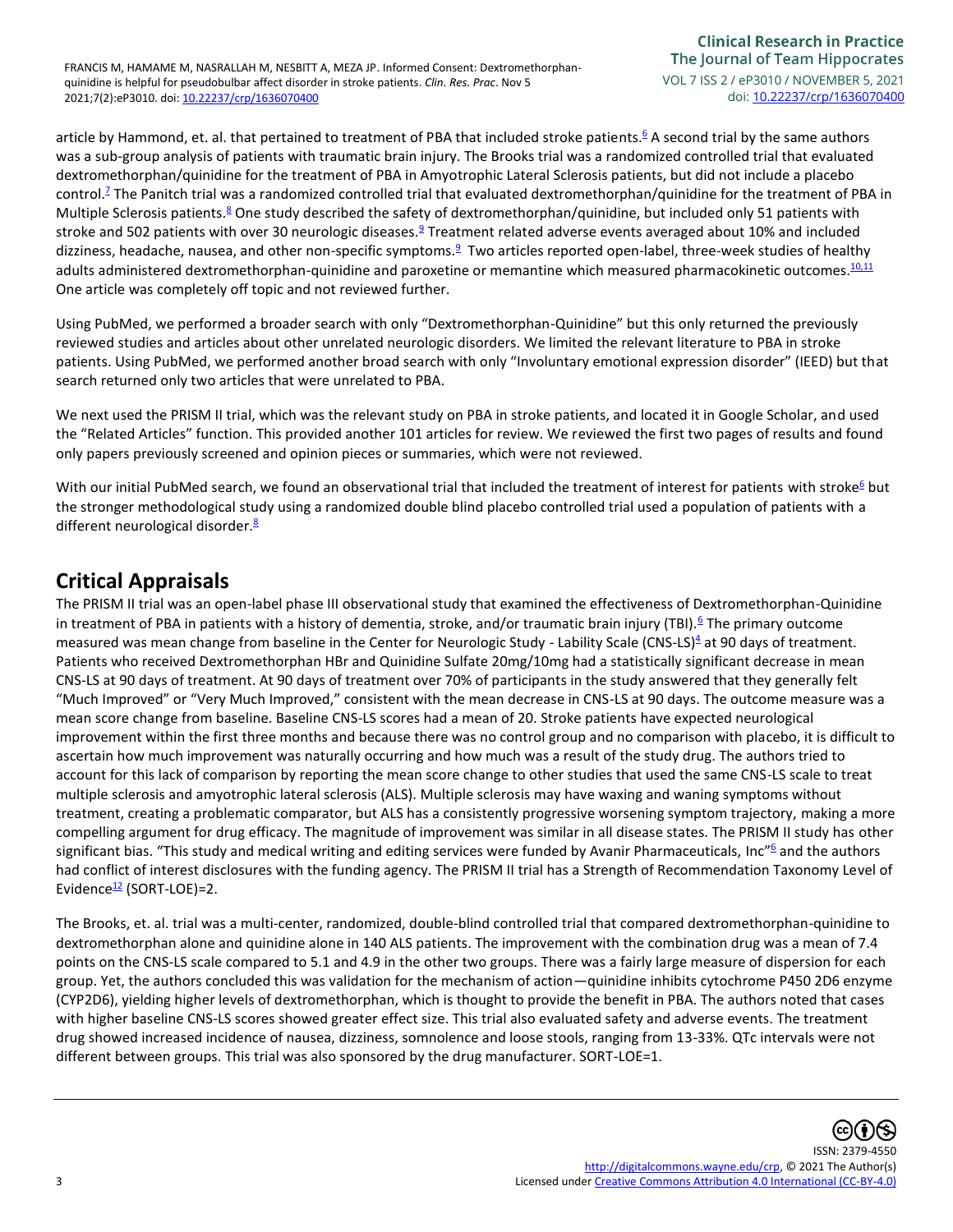Panitch, et. al. conducted a multi-center randomized, double-blind, placebo-controlled trial in 150 patients with multiple sclerosis. Baseline CNS-LS scores were 20, similar to all other reported trials. Again, the study drug showed a mean score change of approximately 7.7 compared to 3.3 for placebo. This is similar to the PRISM II and Brooks trials. Adverse events were similar between the study drug and placebo. This trial was also sponsored by the drug manufacturer. SORT-LOE=2.

Pioro et. al. randomized 326 patients with ALS or multiple sclerosis (MS) suffering with PBA and 283 completed the trial. Average baseline CNS-LS scale score was 20, slightly higher than the PRISM II trial. Mean score reduction after 12 weeks was 8 for the treatment groups compared to 5.7 compared to the placebo group, which is considered clinically marginal benefit. Similar side effects of dizziness, headache, nausea, diarrhea, and somnolence ranged from 10-20%, but only dizziness seemed to differ between placebo and study drug. QTc did not exceed 500 milliseconds for any group. SORT-LOE=1

Patee, et. al. performed a pharmaceutical company sponsored observational study for 553 patients with PBA and over 30 different neurological diseases. Treatment related Adverse Events (AE) ranged from 5-12% and included the same symptoms described above. Twenty seven percent of patients withdrew because of adverse events over 52 weeks of treatment. SORT-LOE=2.

The Grade of Recommendation for using dextromethorphan/quinidine to treat Pseudobulbar Affect disorder in stroke patients is B, because no single study provided high quality evidence in stroke patients to answer the clinical question.<sup>[12](#page-6-2)</sup>

# **Informed Consent**

*Flesch Reading Ease = 76.9; Flesch-Kincaid Grade Level 5.1*

"Good morning Mr. Webb. Thank you for being here also, Ms. Harris. We reviewed the answers that you gave us yesterday on the questionnaire. We compared your results to other patients who also had a stroke and have the same symptoms as you. Your score shows worse problems than most. The research studies show a drug might help. The drug is a combination of a common cough syrup and a medicine used to treat irregular heartbeat. So, doctors have experience with these medicines. This drug was also used in people with the same symptoms but have different types of brain damage. It helps a wide range of brain damage that causes these symptoms. We are suggesting that you try this drug. We can monitor your symptoms with the same questionnaire. We are hoping you get better control over the abrupt laughter and crying episodes.

"Just like any other drug, this drug might have some side effects. You might experience diarrhea, headache, sleepiness, or nausea. We don't think these symptoms would be dangerous. We checked your heart and don't think that would be a problem either."

## **Clinical Application**

Discussion with the patient and his sister at bedside was straightforward. After education on the possibility of treatment with a medication to decrease the frequency of episodes of laughing/crying, the patient began nodding fervently. Both Mr. Webb and Ms. Harris recognized that any improvement would help ease some of the stress and discomfort entering rehabilitation for his CVA. To battle back from this third CVA would be difficult enough; they believed it to be an easy decision to try a medication that may lessen the load of this new mask stuck to his face. Before trying this medication however, they made clear they would not be able to pay out of pocket if the cost was too high. As mentioned, Mr. Webb has been unable to work since 2010, and while he can collect disability, his income is limited in that regard. Ms. Harris told us she was also now collecting disability, following a back injury on the job resulting in multiple surgeries. We tried to incorporate the clinical research evidence into the medical record in anticipation of health insurance pre-authorization and appeal. Because the drug is FDA approved and the only available treatment for PBA and because we were convinced of its efficacy, advocacy for the patient was pro-active, using what we had learned from Clinical Decision Science.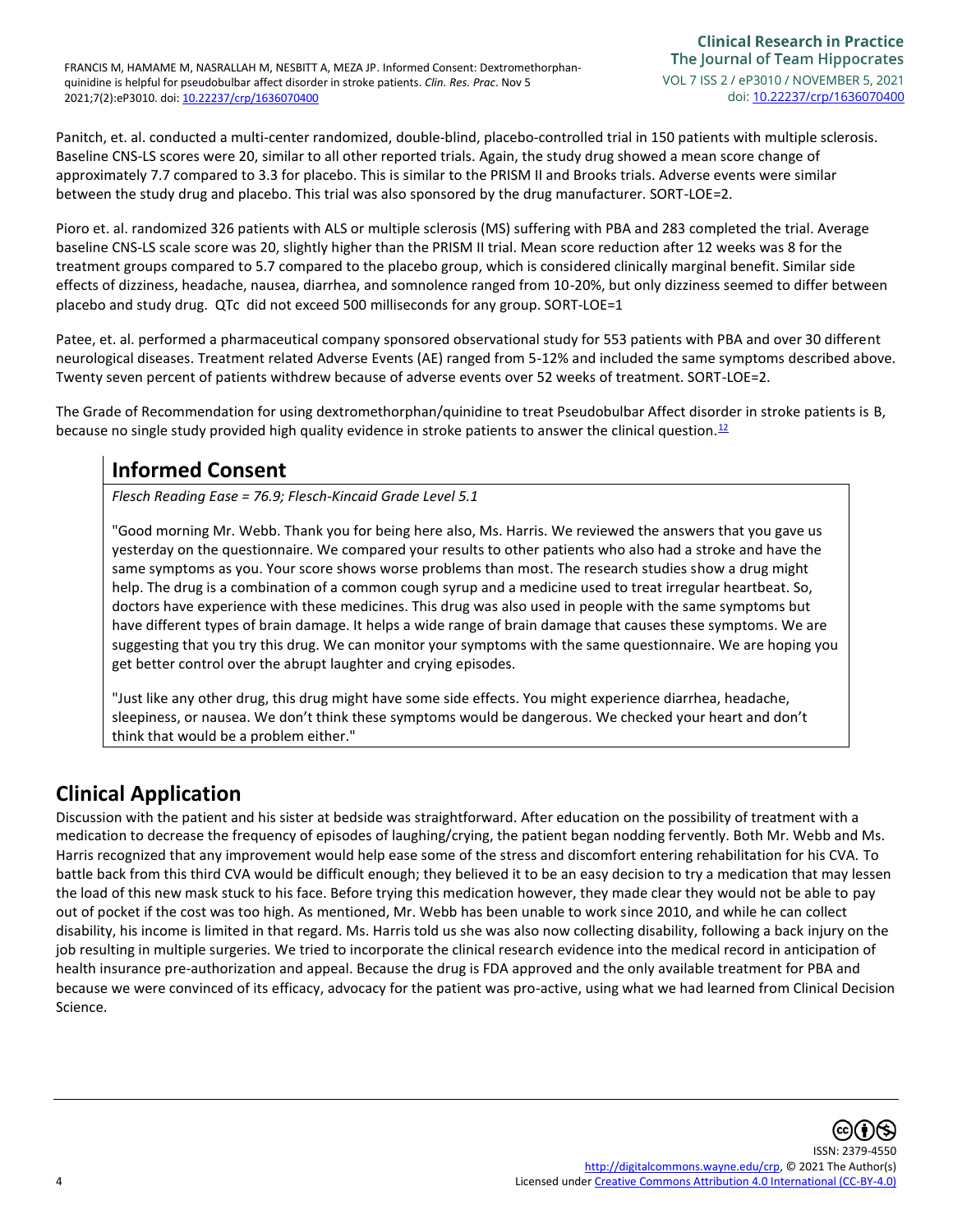### **Relevance to Clinical Decision Science**

Lau reported, "I realize I am part of the social environment for my patients. We can never forget that our own experiences and actions change the way our patients experience life, and death as they make decisions. That means that Clinical Decision Science requires doctors to explore their own inner world; our thoughts and emotions are part of the therapeutic relationship."<sup>[13](#page-6-3)</sup> Friedli reported, "... I mirrored my patient's fear."<sup>[14](#page-6-4)</sup> Given this patient's presentation, the patient's sister was unnerved and the medical student was scared. These emotions are social communications and in the social sciences are known as "The Theory of the Mind" and in neuroscience is understood as a neurocognitive phenomenon.<sup>[2,3,](#page-5-5)[15](#page-6-5)</sup> There is irony that the (un)-ease being treated was a disordered regulation of emotions. The joke about "physicians treating their own anxiety…" is a cultural artifact of an important social dynamic that deserves study within the context of Clinical Decision Science. $16$ 

Richardson commented on "point of care evidence" $^{17}$  $^{17}$  $^{17}$  and Meza compared information science to the "bench science" training of physicians at the time of the Flexner Report.<sup>[18](#page-6-8)</sup> This report demonstrates how immediate access to clinical research became part of the process of the clinical care of the patient. Indeed, the Center for Neurologic Study - Lability Scale (CNS-LS) became diagnostic for a clinical condition that was previously not experienced or recognized upon presentation for admission to the hospital. This report also builds on the recognition that outcome measures used in clinical research can be usefully integrated into the care of an individual patient. $\frac{19}{10}$  $\frac{19}{10}$  $\frac{19}{10}$ 

Another concept of incorporating clinical research evidence into clinical practice comes in the form of incorporating the clinicians' use of clinical research evidence and its interpretation and introducing it into the medical record of an individual patient. This demonstrates how patient advocacy is a by-product of Clinical Decision Science. Because insurance pre-authorizations or appeals always require copies of medical records, by incorporating research evidence into the medical record for a specific patient and explicating decision making, Clinical Decision Science has the potential to change the social constraints experienced in patient care.

### **Conflict of Interest Statement**

None of the authors declare any conflict of interest for this manuscript.

### **Acknowledgement**

The authors would like to acknowledge Dr. James Meza for his editorial support in preparation of this manuscript.

### **References**

- <span id="page-5-0"></span>1. Arioli M, Crspi C, Canessa N. Social Congition through the Lens of cognitive and Clinical Neuroscience. *Biomed Research International.* 2018;2018[. https://doi.org/10.1155/2018/4283427](https://doi.org/10.1155/2018/4283427)
- <span id="page-5-5"></span>2. Spunt RP, Adolphs R. The Neuroscience of Understanding the Emotions of Others. *Neuroscience letters*. 2019;693:44-48. <https://doi.org/10.1016/j.neulet.2017.06.018>
- 3. Tomasello M. *The cultural origins of Human Cognition*. 2nd Ed. Cambridge: Harvard University Press; 1999.
- <span id="page-5-1"></span>4. Moore SR, Gresham LS, Bromberg MB, Kasarkis EJ, Smith RA. A self report measure of affective lability. *J Neurol Neurosurg Psychiatry*. 1997;63(1):89-93.<https://doi.org/10.1136/jnnp.63.1.89>
- 5. Center for Neurologic Study-Lability Scale (CNS-LS) for pseudobulbar affect (PBA). Accessed 10-18-2021. <https://neurologyspecialists.org/wp-content/uploads/2015/01/PBA-scale.pdf> .
- <span id="page-5-2"></span>6. Hammond FM, Alexander DN, Cutler AJ, et al. PRISM II: an open-label study to assess effectiveness of dextromethorphan/quinidine for pseudobulbar affect in patients with dementia, stroke or traumatic brain injury. *BMC neurology*. 2016;16:89.<https://doi.org/10.1186/s12883-016-0609-0>
- <span id="page-5-3"></span>7. Brooks BR, Thisted RA, Appel SH, et al. Treatment of pseudobulbar affect in ALS with dextromethorphan/quinidine: a randomized trial. *Neurology*. 2004;63(8):1364-1370.<https://doi.org/10.1212/01.wnl.0000142042.50528.2f>
- <span id="page-5-4"></span>8. Panitch HS, Thisted RA, Smith RA, et al. Randomized, controlled trial of dextromethorphan/quinidine for pseudobulbar affect in multiple sclerosis. *Ann Neurol*. 2006;59(5):780-787[. https://doi.org/10.1002/ana.20828](https://doi.org/10.1002/ana.20828)